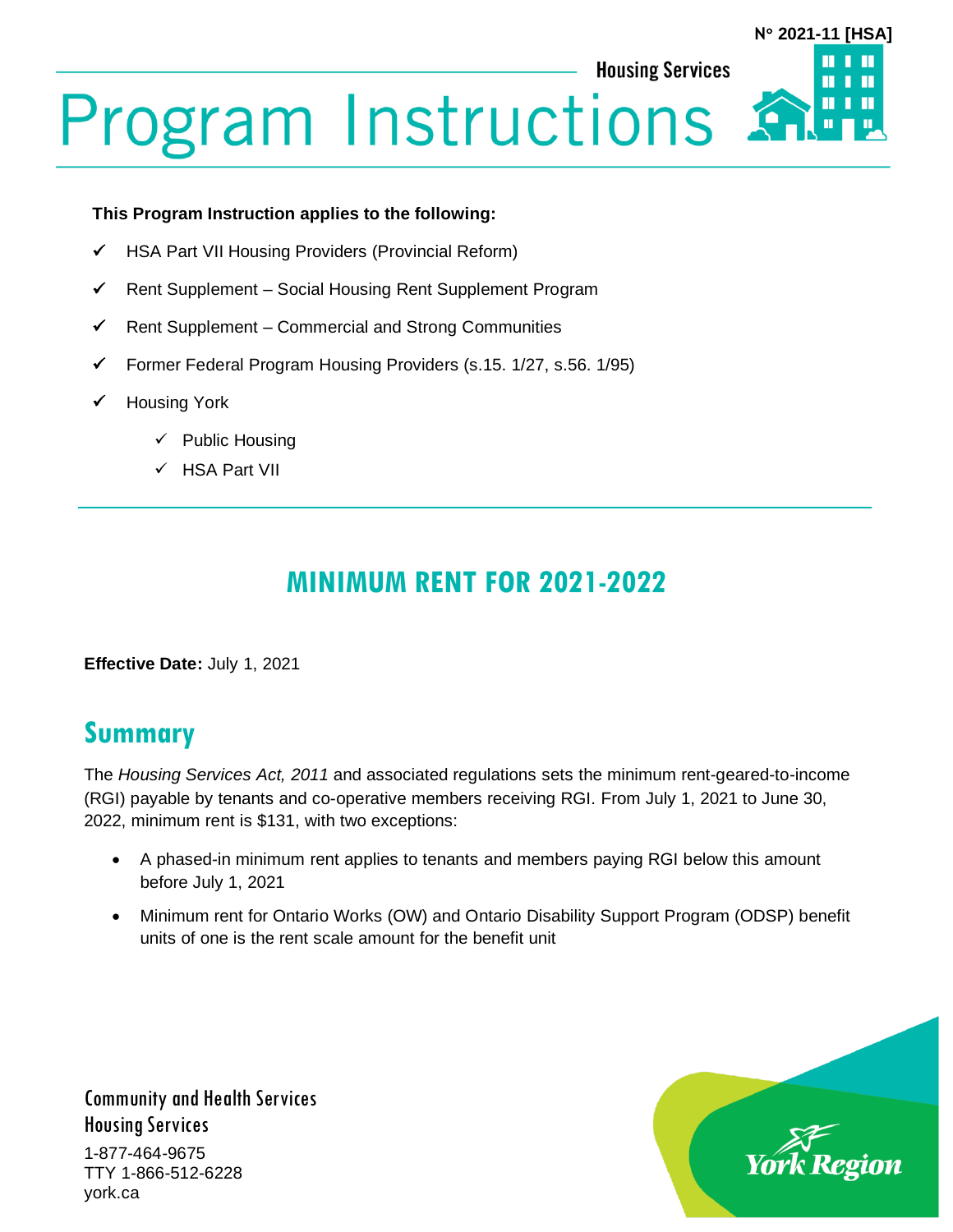### **Background**

Minimum rent rules are set by *O. Reg. 316/19*. Minimum rent is the lowest monthly RGI amount a tenant or member can pay. To support the initial application of minimum rent, York Region issued [Program Instruction 2020-06: Minimum Rent Payable for Tenants and Co-Operative Members](https://www.york.ca/wps/wcm/connect/yorkpublic/fb3ed3d3-e66a-4624-9bf9-76aee2864c98/PI-2020-06-Minimum-Rent-Payable-for-Tenants-and-Members-Receiving-Rent-Geared-to-Income.pdf?MOD=AJPERES&CVID=nakqM1-)  [Receiving Rent-Geared-to-Income](https://www.york.ca/wps/wcm/connect/yorkpublic/fb3ed3d3-e66a-4624-9bf9-76aee2864c98/PI-2020-06-Minimum-Rent-Payable-for-Tenants-and-Members-Receiving-Rent-Geared-to-Income.pdf?MOD=AJPERES&CVID=nakqM1-) in June 2020.

The following changes took effect beginning July 1, 2020:

- Minimum rent increased from \$85 to \$129, and is indexed each year by the Ontario rent increase guideline
- Tenants and members paying the previous minimum rent of \$85 were subject to a phased-in minimum rent of \$93, to be increased by \$8 each year until the phased-in amount catches up to the indexed minimum rent, or their calculated RGI increases above the indexed minimum rent
- The phased-in minimum rent of \$93 also applied to tenants and members paying a calculated RGI amount between \$86 and \$92
- Minimum rent for OW and ODSP benefit units of one remained at \$85

A new program instruction is issued each spring outlining the updated minimum rents for RGI reviews completed during the period of July 1 to June 30.

#### **Action Required**

When reviewing RGI, housing providers must compare the calculated RGI to the minimum rent for the unit. The calculated RGI is the base amount of RGI, plus or minus standard utility charges and allowances. If the calculated RGI is less than the applicable minimum rent, increase RGI to the minimum rent. Utility allowances cannot bring RGI below the minimum rent.

Minimum rent applies to the entire household and not to individual family units or benefit units within the household. Additional charges, including parking and sector support, are added after the calculated RGI is compared to the minimum rent.

#### 2021 PROVINCIAL RENT FREEZE

The Government of Ontario froze rents in 2021 at 2020 levels for most residential tenancies, prohibiting rent increases between January 1 and December 31, 2021. The rent freeze applies to tenants and members receiving RGI, including planned increases or phase-ins of minimum rent, which must be deferred to January 1, 2022. Additional details are provided in [Program Instruction 2020-11:](https://www.york.ca/wps/wcm/connect/yorkpublic/5656cfd9-6f7b-4f9b-b9b1-d5215d43e241/PI-2020-11-Administering-RGI-During-the-2021-Provincial-Rent-Freeze.pdf?MOD=AJPERES&CVID=npTzrwg)  [Administering Rent-Geared-to-Income During the 2021 Provincial Rent](https://www.york.ca/wps/wcm/connect/yorkpublic/5656cfd9-6f7b-4f9b-b9b1-d5215d43e241/PI-2020-11-Administering-RGI-During-the-2021-Provincial-Rent-Freeze.pdf?MOD=AJPERES&CVID=npTzrwg) [Freeze.](https://www.york.ca/wps/wcm/connect/yorkpublic/5656cfd9-6f7b-4f9b-b9b1-d5215d43e241/PI-2020-11-Administering-RGI-During-the-2021-Provincial-Rent-Freeze.pdf?MOD=AJPERES&CVID=npTzrwg)

Phase-ins for 2021 must be deferred to January 1, 2022. Additionally, tenants or members paying minimum rent of \$129 will not have their RGI indexed to \$131 until January 1, 2022. As a result of the rent freeze, housing providers may have tenants and members paying various minimum rent amounts of \$85, \$93, \$129 or \$131.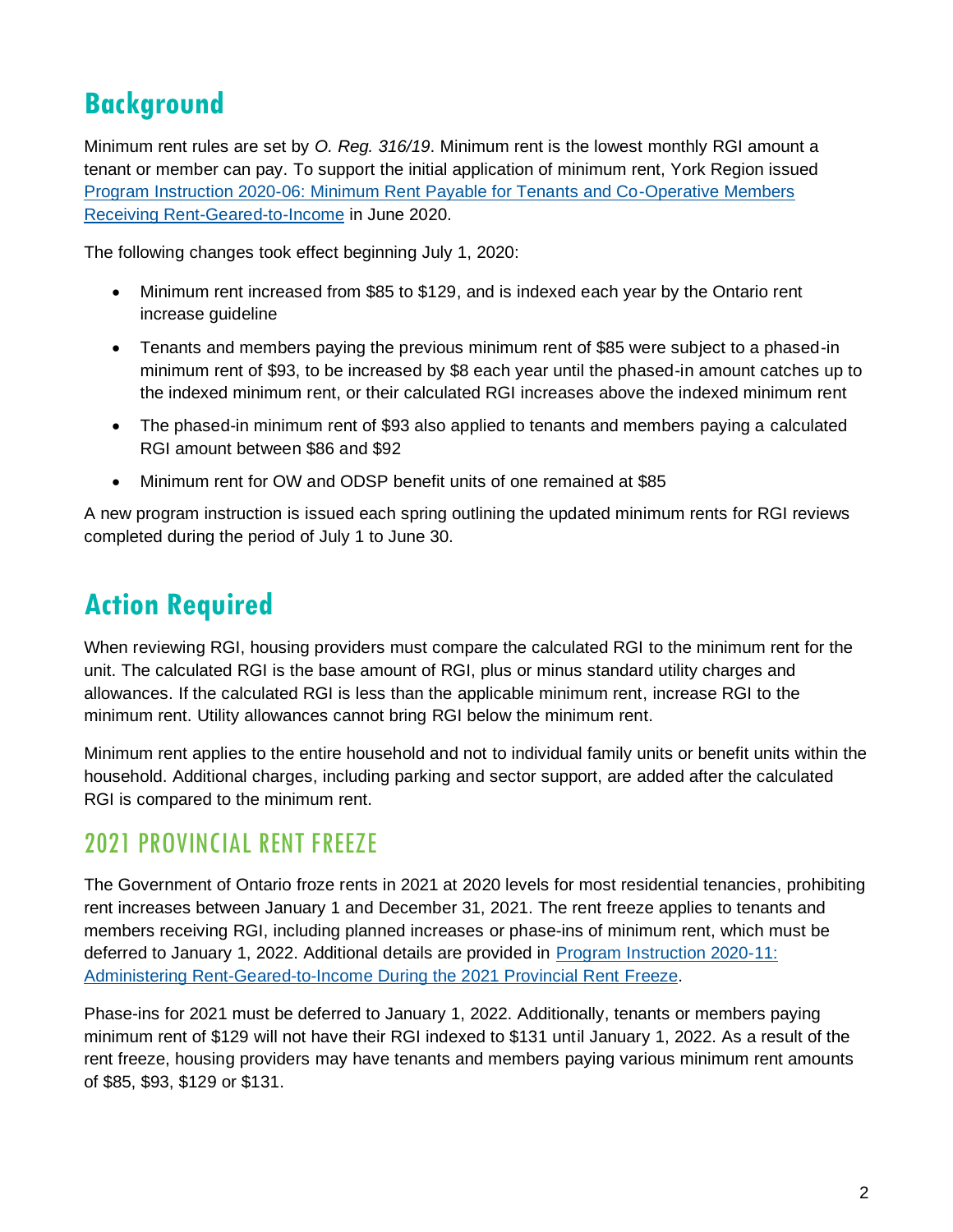#### MINIMUM RENT AMOUNTS FOR 2021/22

The minimum rent amount applied during an RGI review varies depending on a tenant's or member's current RGI. Any increases to minimum rent are implemented at the next RGI review, and not on July 1.

Minimum rent rules for the period of July 1, 2021 to June 30, 2022 are summarized in Table 1.

| <b>Scenario</b>                                                                                                                               |           | Minimum Rent between July 1, 2021 and June 30, 2022                                                                                      |
|-----------------------------------------------------------------------------------------------------------------------------------------------|-----------|------------------------------------------------------------------------------------------------------------------------------------------|
| 1. Tenants/members moving in on<br>or after July 1, 2021                                                                                      |           | Minimum rent is \$131                                                                                                                    |
| 2. Tenants/members currently<br>paying calculated RGI                                                                                         | $\bullet$ | Minimum rent is \$131                                                                                                                    |
| 3.<br>Tenants/members paying<br>2021/21 minimum rent of \$129<br>before July 1, 2021                                                          | $\bullet$ | Minimum rent is indexed to \$131 if tenant/member<br>continues to pay minimum rent at annual review                                      |
| 4. Tenants/members paying<br>phased-in minimum rent of \$93<br>before July 1, 2021                                                            | $\bullet$ | Minimum rent is increased by \$8 to \$101 if<br>tenant/member continues to pay minimum rent at annual<br>review                          |
| (those previously paying \$85<br>under previous minimum rent<br>rules, or calculated RGI between<br>\$86 and \$92)                            | $\bullet$ | If at any time calculated RGI increases above \$131,<br>phase-in no longer applies; tenant/member is subject to<br>minimum rent of \$131 |
| 5. Tenants/members paying<br>calculated RGI above the<br>phased-in amount (\$101) and<br>below minimum rent (\$131)<br>before July 1, 2021    | $\bullet$ | Tenant/member continues to pay calculated RGI until<br>phased-in minimum rent exceeds calculated RGI                                     |
|                                                                                                                                               | $\bullet$ | If at any time calculated RGI increases above \$131,<br>phase-in no longer applies; tenant/member is subject to<br>minimum rent of \$131 |
| 6. Ontario Works (OW) benefit unit<br>of one paying RGI at scale (non-<br>benefit income under the limit)                                     | $\bullet$ | Minimum rent is the scale amount for OW-1 of \$85                                                                                        |
| <b>Ontario Disability Support</b><br>7.<br>Program (ODSP) benefit unit of<br>one paying RGI at scale (non-<br>benefit income under the limit) | $\bullet$ | Minimum rent is the scale amount for ODSP-1 of \$109                                                                                     |
| 8. All other OW/ODSP benefit units                                                                                                            | $\bullet$ | Minimum rent rules apply as outlined in scenarios 1-5<br>above                                                                           |

**Table 1 Minimum Rent Scenarios**